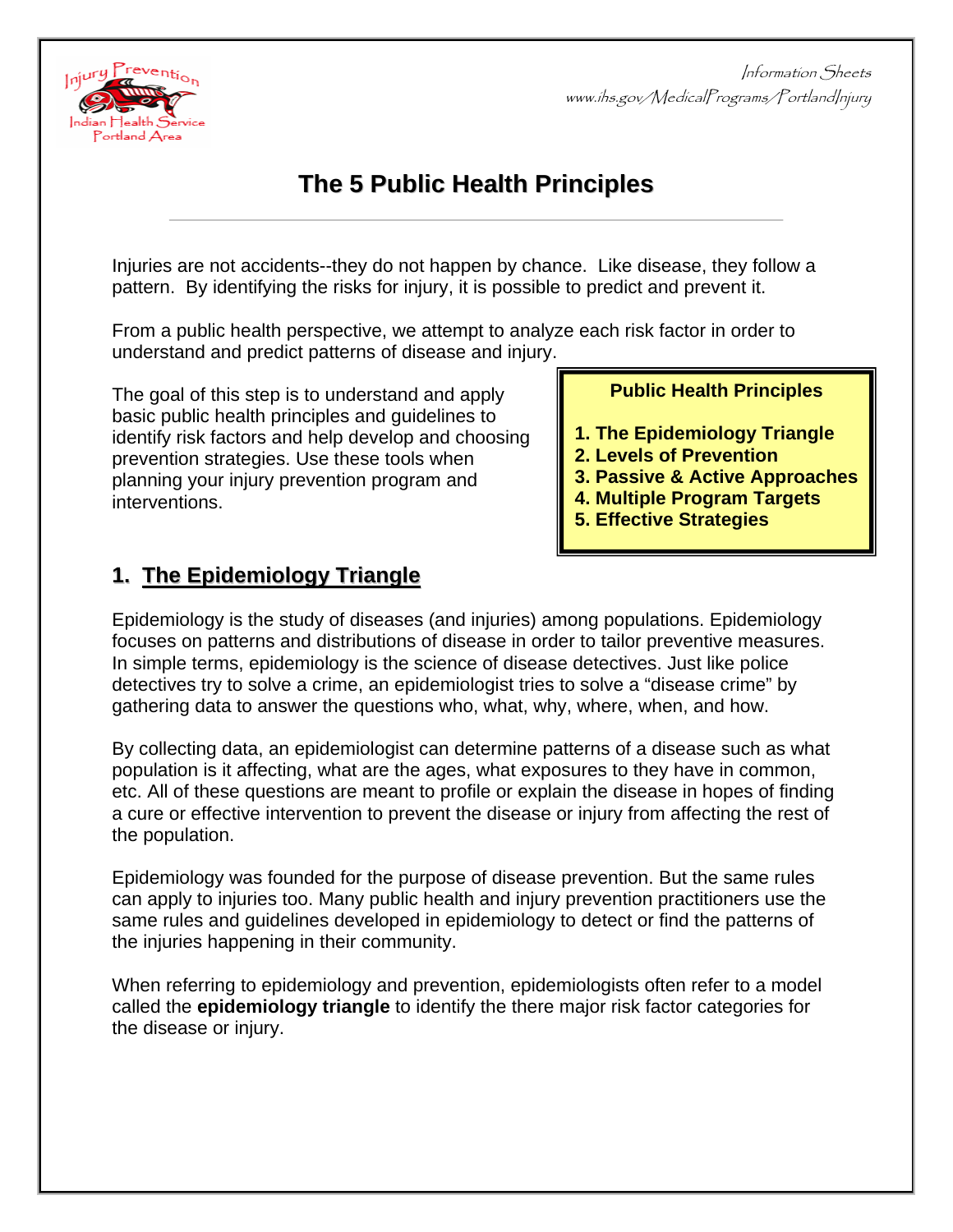

Identifying risk factors is the second step in the Public Health approach to injury prevention.

The traditional use of this model is to use it as a tool to identify the risk factors and show the relationship between the three factors that influence the occurrence and prevention of disease and injury. These factors are:

- a) HOST, or the person or population with the disease;
- b) AGENT, or the disease causing organism; and
- c) ENVIRONMENT, or place in which the host and agent interact.

From a public health perspective, we attempt to analyze each factor's characteristics in order to understand and predict patterns of disease and injury. Prevention efforts are designed to change one or more of these characteristics, altering the relationship between the three, and ultimately changing the frequency (how often) or severity (strength) of the disease or injury.

For example, we have learned that a person (HOST) can be vaccinated (HOST characteristic) to prevent illness from certain disease causing organisms (AGENT) such as the virus that causes measles; or that an environment with improved sanitary conditions (ENVIRONMENT) such as protected water supplies and sanitary sewer systems reduce the risk of diseases (AGENT) such as cholera and giardia.

Check out the website for more tools and worksheets on applying these principles to your injury prevention project.

### **The Epidemiology Triangle: Traditional and Adapted for Injury an d Prevention**





## **Traditional Model Traditional Model Injury Prevention Model**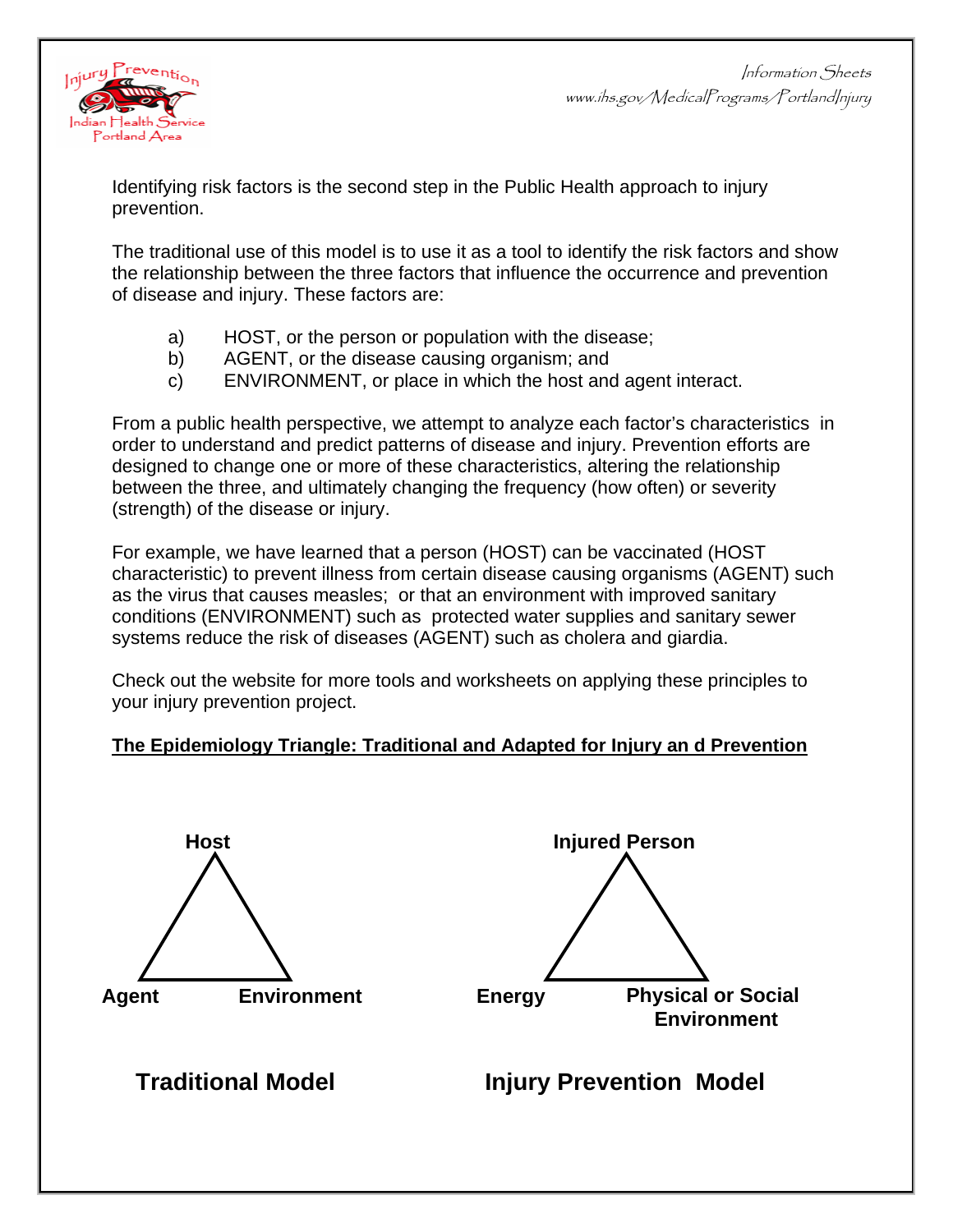

The injury model of the epidemiology triangle is very similar to that of the traditional or disease model. The HOST refers to the injured person, the ENVIRONMENT refers to the characteristics of the physical and social environment, and the AGENT is the energy that is transferred to the body at a rate sufficient to cause injury.

The parallel of the HOST and ENVIRONMENT between the traditional model and injury model has been relatively easy to understand. Simply put, there are characteristics and behaviors of a person that can help contribute to injury (like drunk driving) or that can help prevent injury (like wearing a seatbelt). Likewise there are characteristics in the physical environment (like smoke detectors in the home) and in the social environment (like laws and society's unacceptance of drunk driving) that are important to injury prevention.

The use of the epidemiology triangle to explain the AGENT of injury was a bit more difficult to describe until early injury prevention practitioners clarified that agent of injury was primarily the transfer of energy to the body at rates that cause damage (like the energy transferred when an unrestrained motor vehicle occupant's head strikes the windshield during a crash); or in

### **Example AGENTS for the Injury Model:**

- Mechanical Energy (car crash)
	-
- Thermal Energy (burn)
	-
- Chemical Energy (drugs)
- Electrical Energy
- Radiation Energy
- Absence of Oxygen (drowning)
	- Absence/Excess of Heat (hypothermia/burn)

some cases (like drowning and hypothermia) the agent of injury is the result of the absence of such essentials as oxygen and heat.

Keep in mind, this is just a brainstorming tool to help you identify the risk factors. This sets the stage for developing prevention strategies in step 3 of the Public Health approach.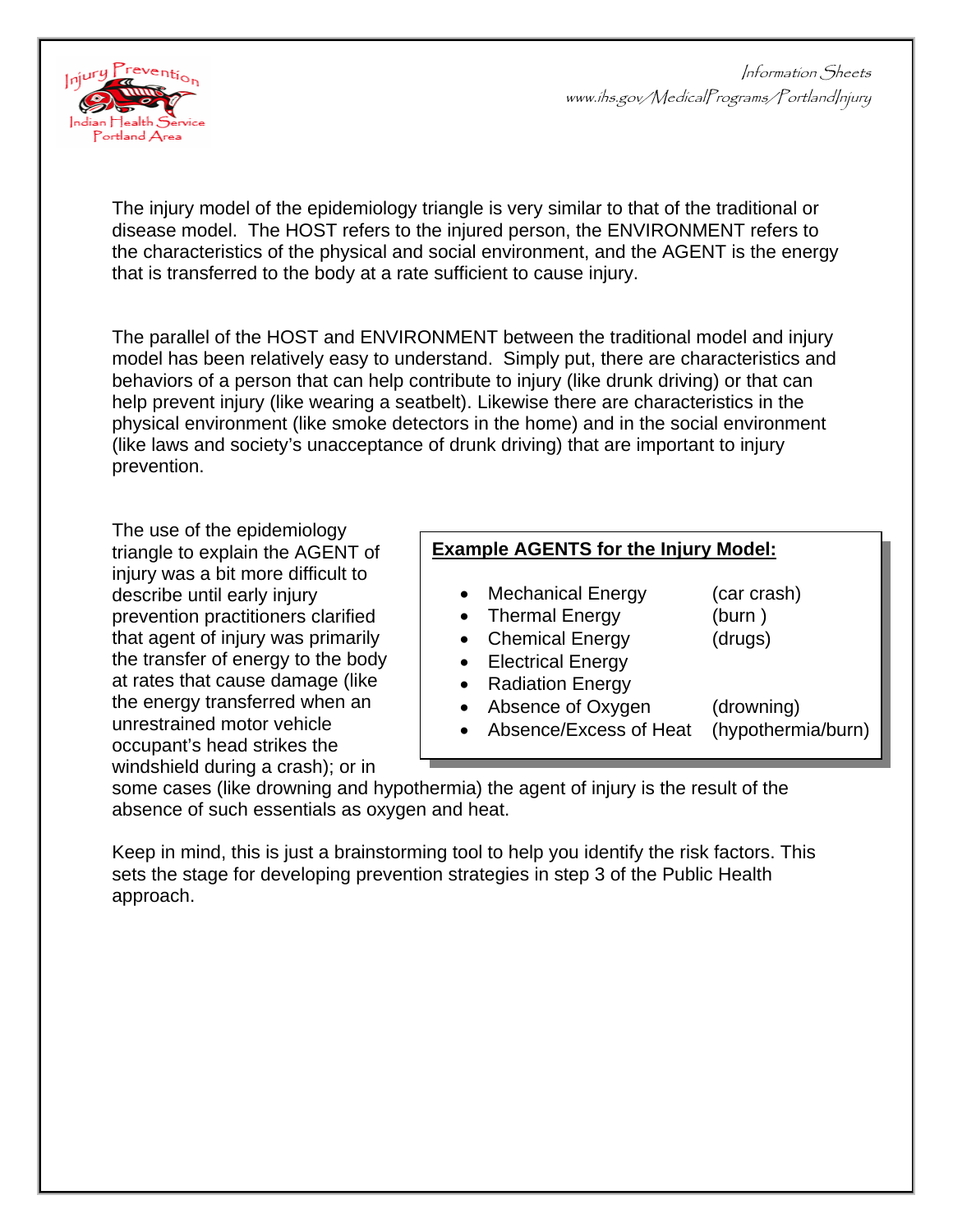

### **2. Levels of Prevention**

Understanding the occurrence of injury isn't enough to fully address the design and implementation of preventive measures. We again draw from a basic public health concept - that there are 3 levels of prevention...primary, secondary, and tertiary. The three levels of prevention refer to the **timing** of an injury. For every injury event, there is a time period called the pre-event, a time period when the event is actually happening (during), and a time period after the event (post-event).

When you consider a prevention strategy for a particular injury occurrence, consider a strategy that is comprehensive…employing prevention initiatives at all three levels.

*Primary (Pre-Event):* Goal is to prevent events that *might* result in injury. What can be done to avoid the injury before the event occurs.

**Secondary (Event):** Goal is directed at *modifying* the consequences of events in order to prevent or reduce the severity of injury .

*Tertiary (Post-Event):* Goal is to *limit* long-term impairments and disability.

### **Examples of Levels of Prevention:**

| <b>Primary (Pre-Event)</b>   | <b>DUI</b> checkpoint<br>Reduce access to weapons<br>Non-combustible construction material |
|------------------------------|--------------------------------------------------------------------------------------------|
| <b>Secondary (Event)</b>     | Safety belt use<br>Less lethal bullets<br>Smoke detectors                                  |
| <b>Tertiary (Post-Event)</b> | Access to emergency medical services<br>911 systems<br>Access to quality healthcare        |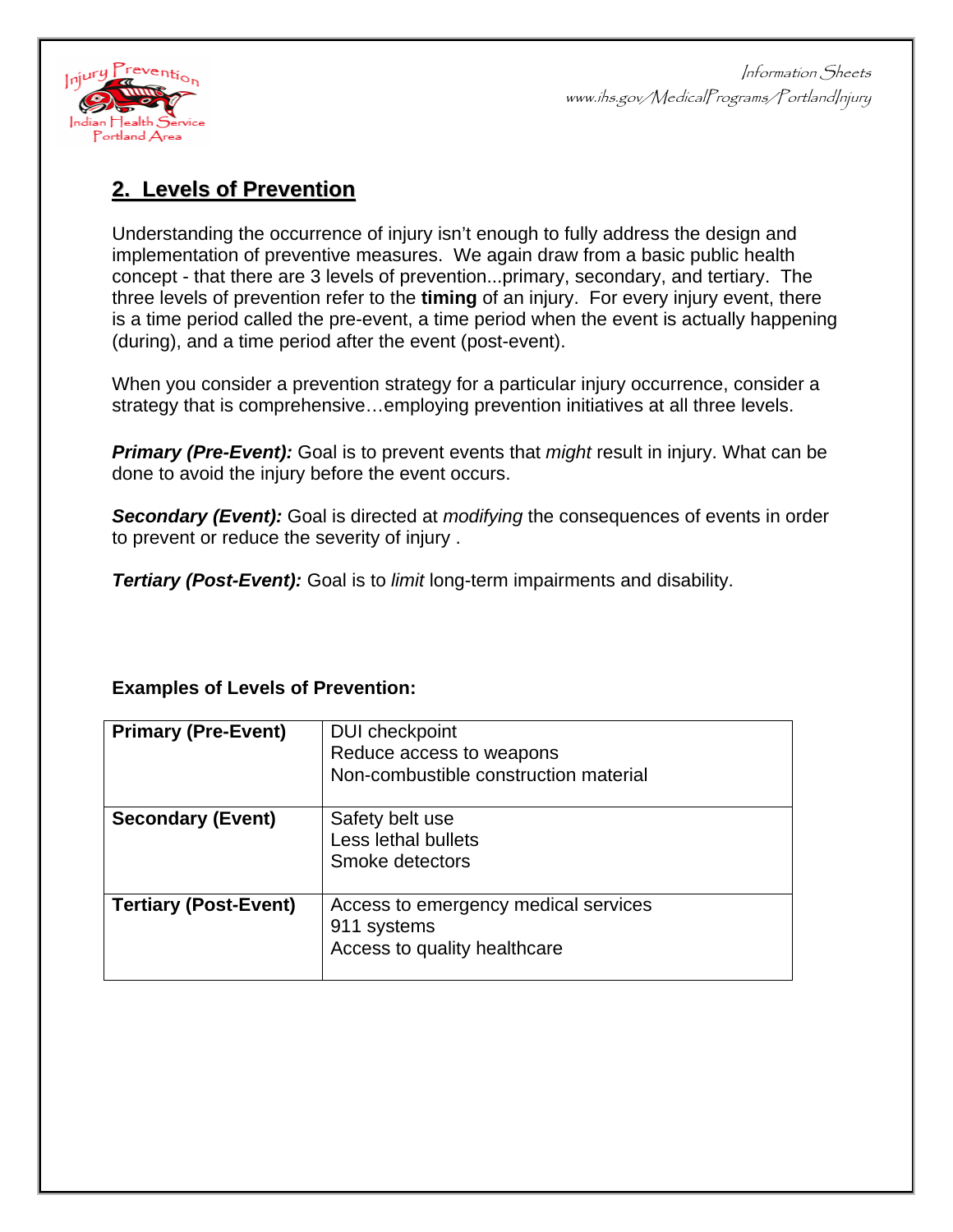

## **3.Passive& ActiveApproaches pproaches**

It is also important to note that the preventive measures we employ are categorized as either PASSIVE or ACTIVE strategies.

**Passive Approach** 

Interventions that provide automatic protection without action from an individual.

#### **Active Approach**

Interventions that require individual action for the intervention to be effective.

Passive strategies are often preferred over active strategies because they are automatic and protect everyone, and require no cooperation or action on part of those you intend to protect. In practice, however, interventions are often developed that are often a mix of passive and active interventions. For example, comprehensive motor vehicle injury interventions involve passive interventions (highway engineering; air bags; automatic daytime running lights) and active interventions (seat belts, DUI checkpoints). Sometimes passive strategies cannot be used because there may be insufficient resources, socially unacceptable, and/or no passive strategy available.

### **Exercise: Passive or Active Approach?**

| $\Box$ Child-proof packaging        |
|-------------------------------------|
| $\Box$ Pool fencing                 |
| $\Box$ Guard rail                   |
| $\Box$ Anti-scald device            |
| $\Box$ Bicycle helmet               |
| $\Box$ Person in a Fire Watch Tower |
|                                     |

pool fencing, guard rail, and anti-scald device. All others are active. Passive are alr bag, smoke detector, anti-lock brakes, child-proof packaging,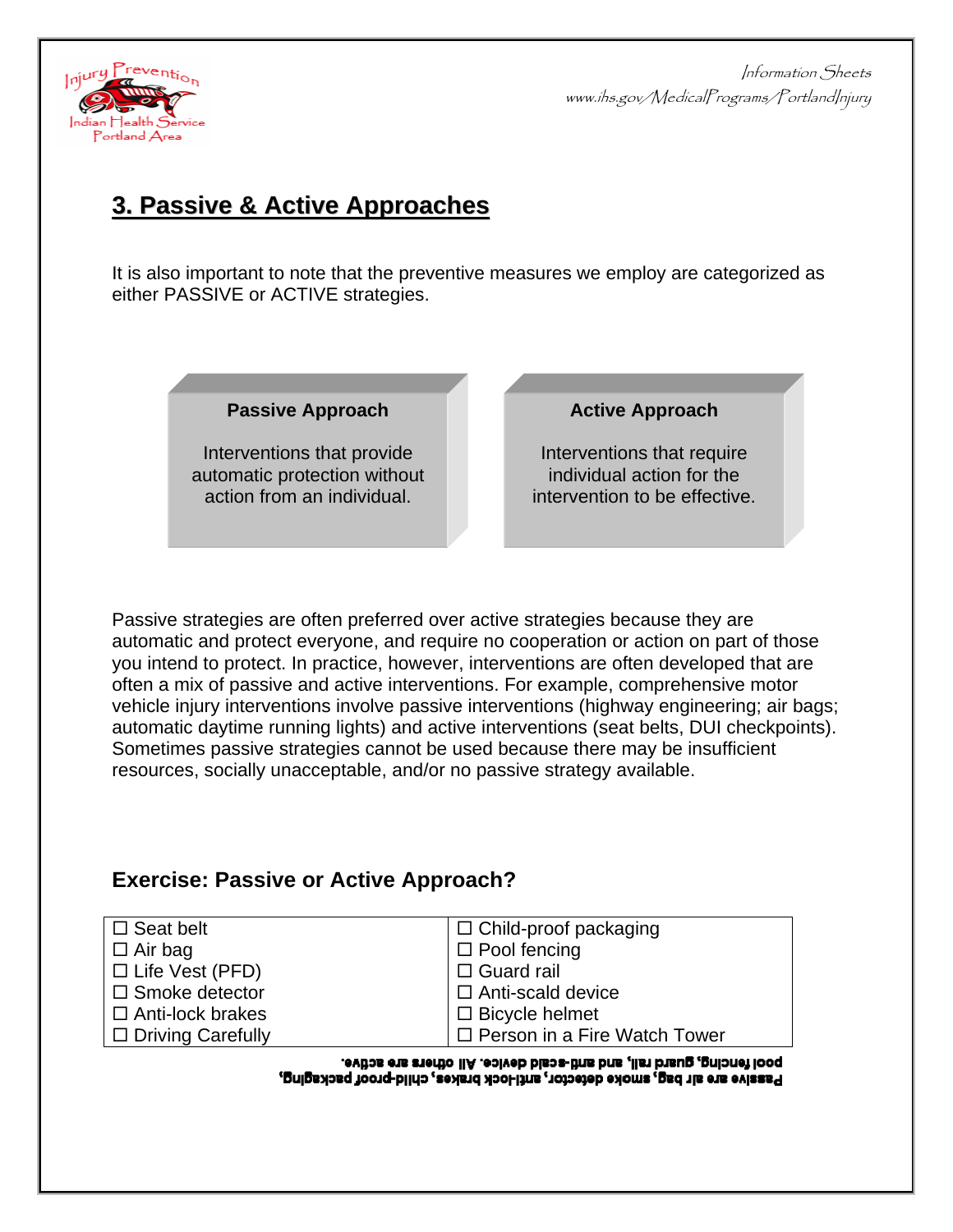

## **4. Multiple Program Targets for Change**

Risks for injuries occur at three different levels: the individual level, the societal level, and the environmental/engineering level. Preventing injuries requires different approaches at each level of risk. Some of these approaches include education, public awareness campaigns, legislation and enforcement, engineering, and modifying the environment. Many injuries must be addressed at more than one level, and often all three.

To the right is an example of how the 3 levels were applied using Childhood Poisoning from medicines. Before 1970, childhood poisoning prevention was primarily directed at individuals in terms of education to parents and public awareness about the risks to young children of medicines and hazardous substances. Due to the raising of

awareness about the problem of childhood poisoning in society, the national Poison Prevention Packaging Act of 1970 was passed which required drug companies and others to produce medicine and hazardous substances in childproof containers (Societal Level). Finally, through engineering, an Environmental Level change was brought about in the creation of childproof packaging on medicine containers which has essentially solved the problem of young children being poisoned by medicines.

| <b>Multiple Program Targets</b><br>for Change<br><b>Childhood Poisoning Example:</b> |                                                                                                       |
|--------------------------------------------------------------------------------------|-------------------------------------------------------------------------------------------------------|
|                                                                                      |                                                                                                       |
| Level                                                                                | of the Risks of Poisons to Children                                                                   |
| Societal                                                                             | Law Passed 1970 Requiring                                                                             |
| Level                                                                                | Childproof Packaging of Medicine                                                                      |
| Environmental<br>Level                                                               | <b>Medicine Containers With</b><br><b>Childproof Tops Created to</b><br>Prevent Children From Opening |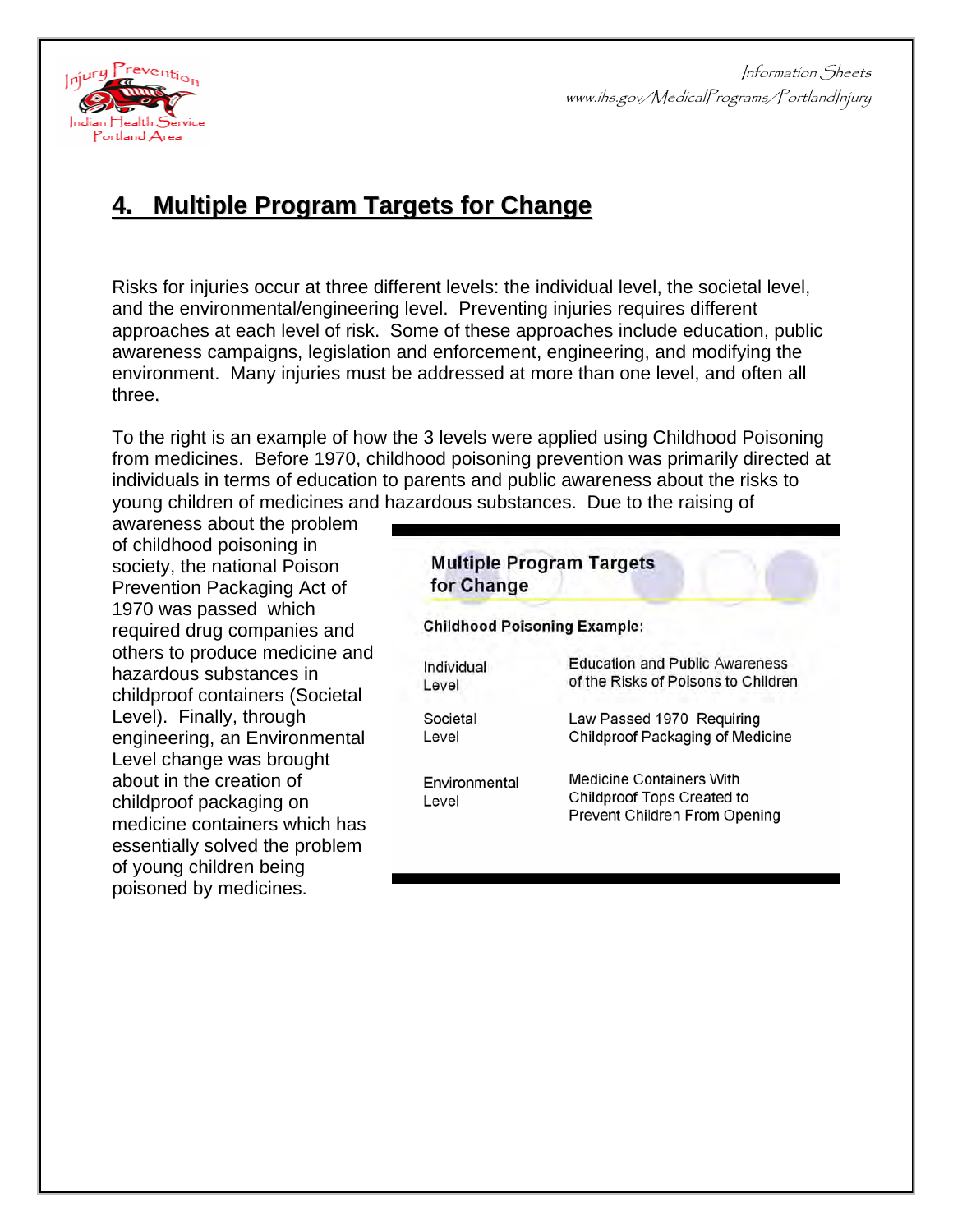

## **5.Effective ffective Strategies trategies**

Effective means producing or capable of producing a desired effect. In this case, the desired effect is to reduce injuries.

*Injuries are the most important cause of death and disability for the first half of the human*  lifespan and are the leading cause of years of potential life lost before age 65. Hundreds of *injury intervention programs have been implemented, but not all strategies have been evaluated. The implementation of prevention strategies of proven effectiveness is of major public health importance. The reason is straightforward: Because staff time and resources are always limited, efforts should be used for those injury prevention strategies that have been evaluated and shown to be effective*. -*Dr. Fred Rivara, Editor, Systematic Reviews of Strategies to Prevent Motor* 

 *Vehicle Injuries, American J. of Preventive Medicine, January, 1999*.

It is important to know which injury prevention strategies are proven effective, and those that are less effective, in order to have the greatest impact on your program. Injury prevention and safety strategies have been around in the U.S. for over 40 years. However, some strategies are more useful and effective than others. Why are some effective (seat belts, smoke detectors) and others are ineffective?



## **Think Safety. Don't Drink and Drive**

For example, safety messages like "Think Safety and Don't Drink and Drive" have been used for many years, but have limited effect in changing behavior. Think Safety is especially bad, for the message is too general. Seat belt use and smoke detectors are proven effective devices. Health fairs are of limited effectiveness, and drivers

education classes for teen drivers have actually been proven in the past to increase motor vehicle injuries among young drivers because those classes often allowed teens to obtain a drivers license at an earlier age.

See the Portland Injury website for these resources that go into much more detail on effective strategies......... 1) *Evidence-Based Effective Strategies for Preventing Injuries" compiled by David Wallace, NCIPC, CDC, 2002. 2) CDC "Motor vehicle occupant injury: strategies for increasing use of child safety seats, increasing use of safety belts, and reducing alcohol-impaired driving. CDC MMWR May 2001 (Volume 50)*